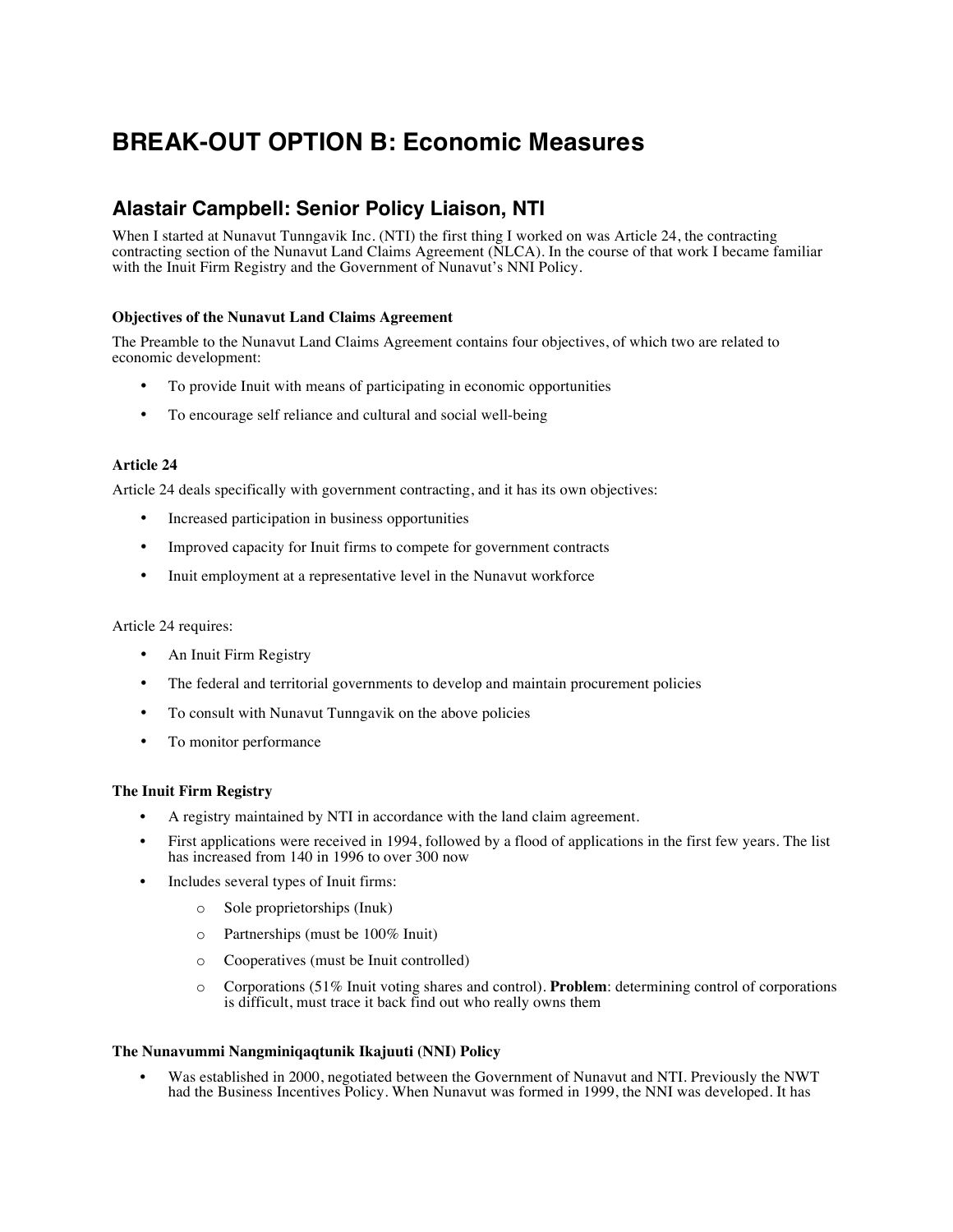been revised a number of times over the years. Applies to Nunavut Government contracts anywhere in Canada.

Objectives of the NNI Policy include:

- Good value and fair competition
- Strengthening the Nunavut economy
- Inuit participation
- Education and training

In accordance with the NNI policy, in Article 24 the criteria for a bid adjustment are any of the following:

- Listed on the Inuit Firm Registry
- Listed on the Nunavut Business (NNI) Registry
- A local Business (Inuit or Nunavut)

Local business preferences are for contracts carried out in a particular community. For example, if a school was being built, Inuit and Nunavut businesses in that community would qualify as local businesses for an additional bid benefit. Must have a local resident manager, and management and administration must occur in that community. If you meet all three criteria you can receive a bid benefit of 21% (7% for each). In the Call for Tenders it would be clearly stated that the bids are subject to NNI Policy. The onus is on the bidder to prove they meet the criteria, but the tendering agency must of course verify this information.

Bid Adjustments for Proposals:

- Cost component adjusted up to  $21\%$
- Inuit employment 10%
- Inuit Ownership 5%

#### **Contracting Appeals Board**

- Set up in 2004 under NNI policy. Is comprised of two members each from NTI, the GN and the Chambers of Commerce in Nunavut.
- Bidders can make an appeal to the Board if they don't win contracts. This board deals only with matters related to the NNI Policy. Other contracting disputes must be dealth with in other ways, such as in the courts.
- The Board can recommend compensation, termination of contract, change in contracting procedures, etc.
- As the volume of contracting has increased, the amount going to Inuit firms has increased. However, for Nunavut business not registered as Inuit firms, the relative share of contracting has decreased markedly in the past decade

#### **Federal Policy and Practices**

There is an obligation on the Government of Canada to develop and maintain Nunavut-specific procurement policies. Some could apply in Nunavut but are not often used:

- Procurement Strategy for Aboriginal Business (PSAB)
- Aboriginal benefits package re contaminated sites

These programs confer certain advantages, but they are not based on NTI consultation or negotiation under Article 24.

#### **Firms Registered With The PSAB, listed by Jurisdiction:**